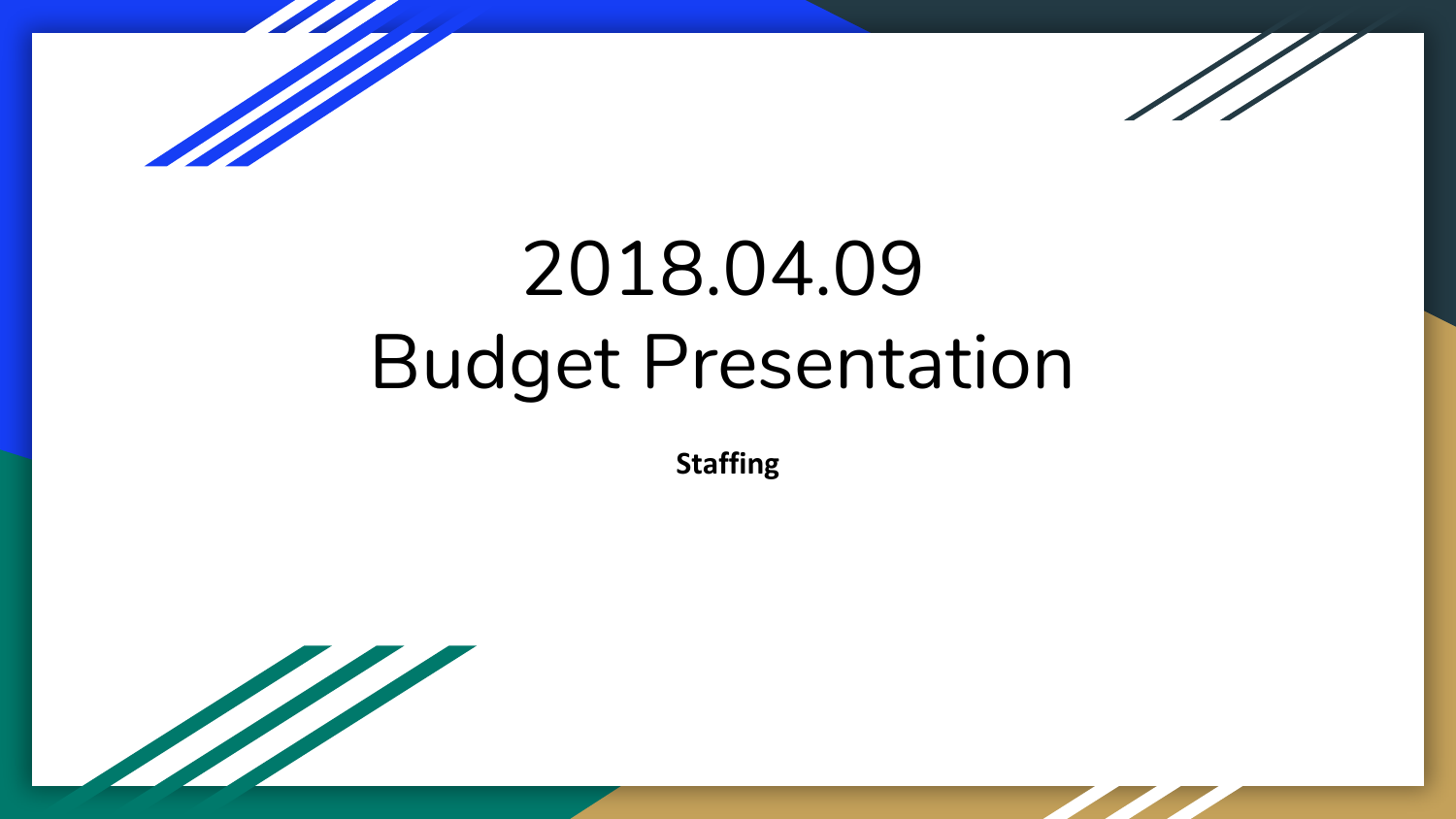## **Latest Budget Numbers**

| Item                    | 2018-19      | 6/30/18              |
|-------------------------|--------------|----------------------|
| Revenue                 | \$32,244,771 |                      |
| <b>Expenses</b>         | 33,339,182   |                      |
| <b>Excess (Deficit)</b> | (1,094,411)  |                      |
|                         |              | Est Fund Bal 6/30/18 |
| <b>PSERS</b>            | 334,392      | 336,890              |
| <b>Capital Projects</b> | 301,267      | 1,556,895            |
| <b>KVA</b>              | 44,211       | 44,211               |
|                         | (414, 542)   |                      |
|                         |              |                      |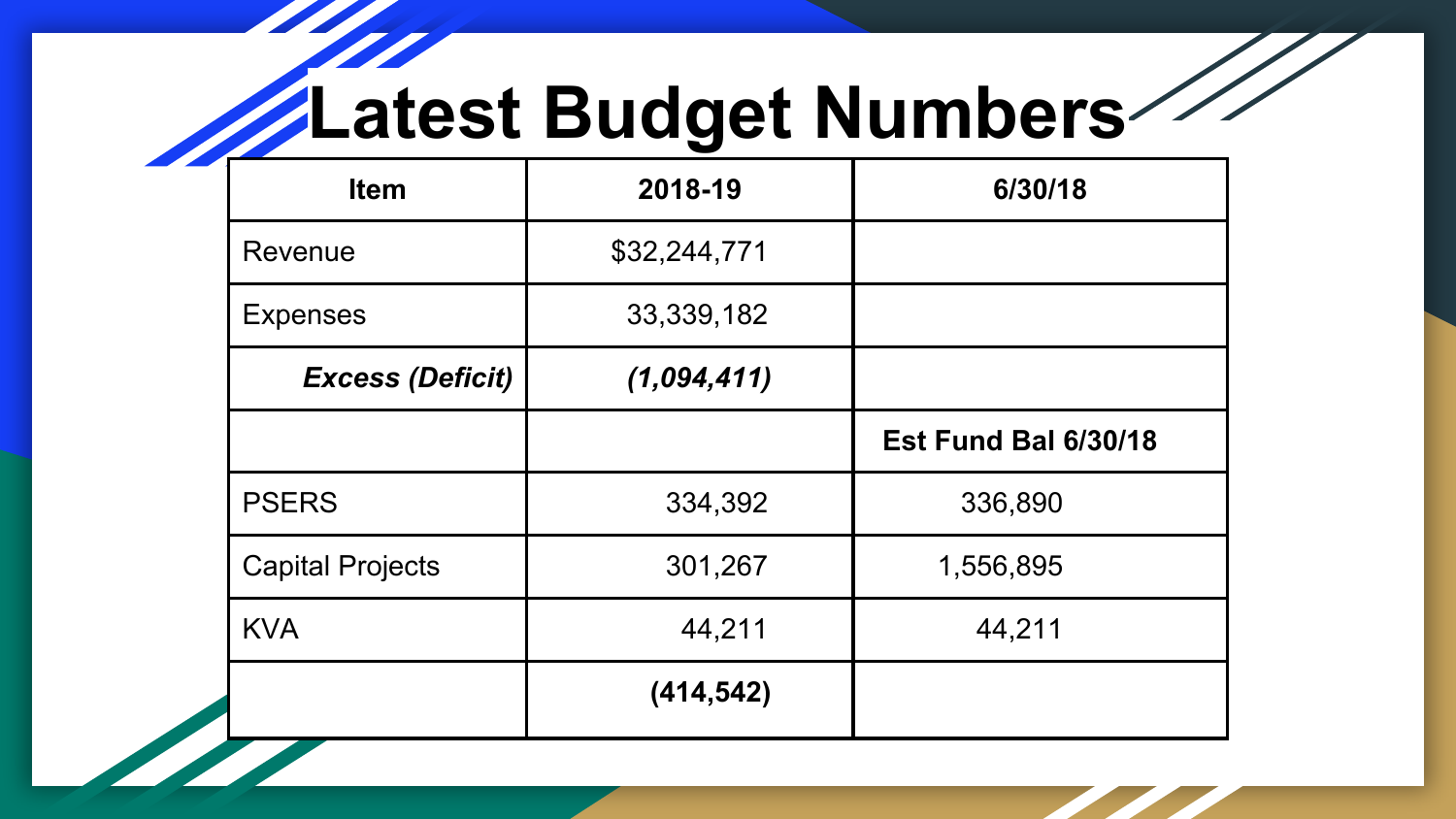

#### **Committed Fund Balance for PSERS**

- Committed Fund Balance for PSERS will be (almost) depleted at end of 2018-19
- The Board can designate additional funds as Committed Fund Balance for **PSFRS** 
	- Can designate any amount at any time.
	- Can be done any time, but is usually done after year end when we know results of audit

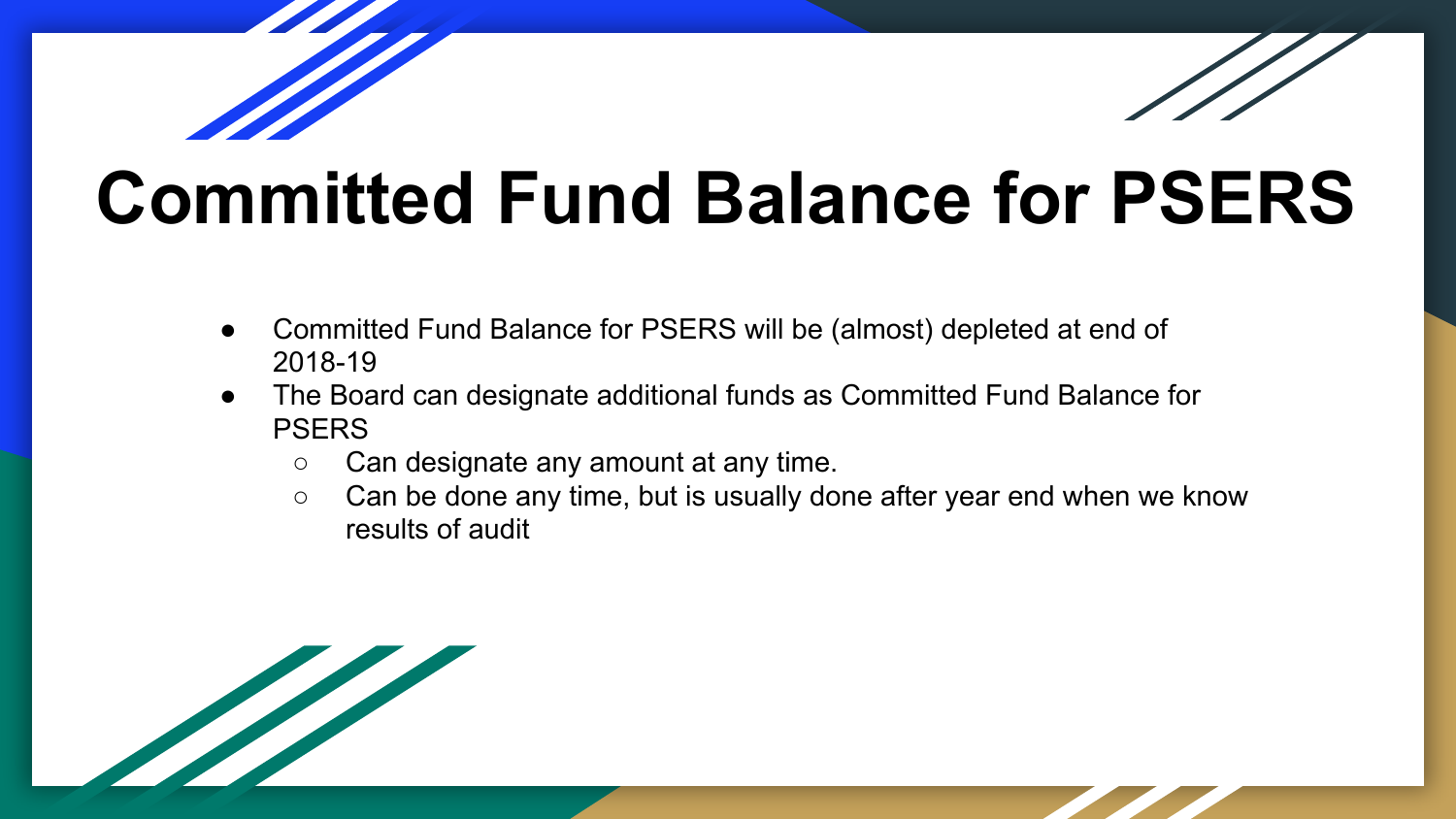# **Forecast for 6/30/18 Bottom Line**

|                         | <b>Budgeted Amounts</b> | Forecast for 6/30/18 |  |
|-------------------------|-------------------------|----------------------|--|
| <b>Revenue</b>          | 31,502,539              | 31,502,539           |  |
| <b>Expense</b>          | 32,280,699              | 32,025,885           |  |
| <b>Excess/(Deficit)</b> | (778, 160)              | (523,346)            |  |

**Expenses \$254,814 lower than budgeted**

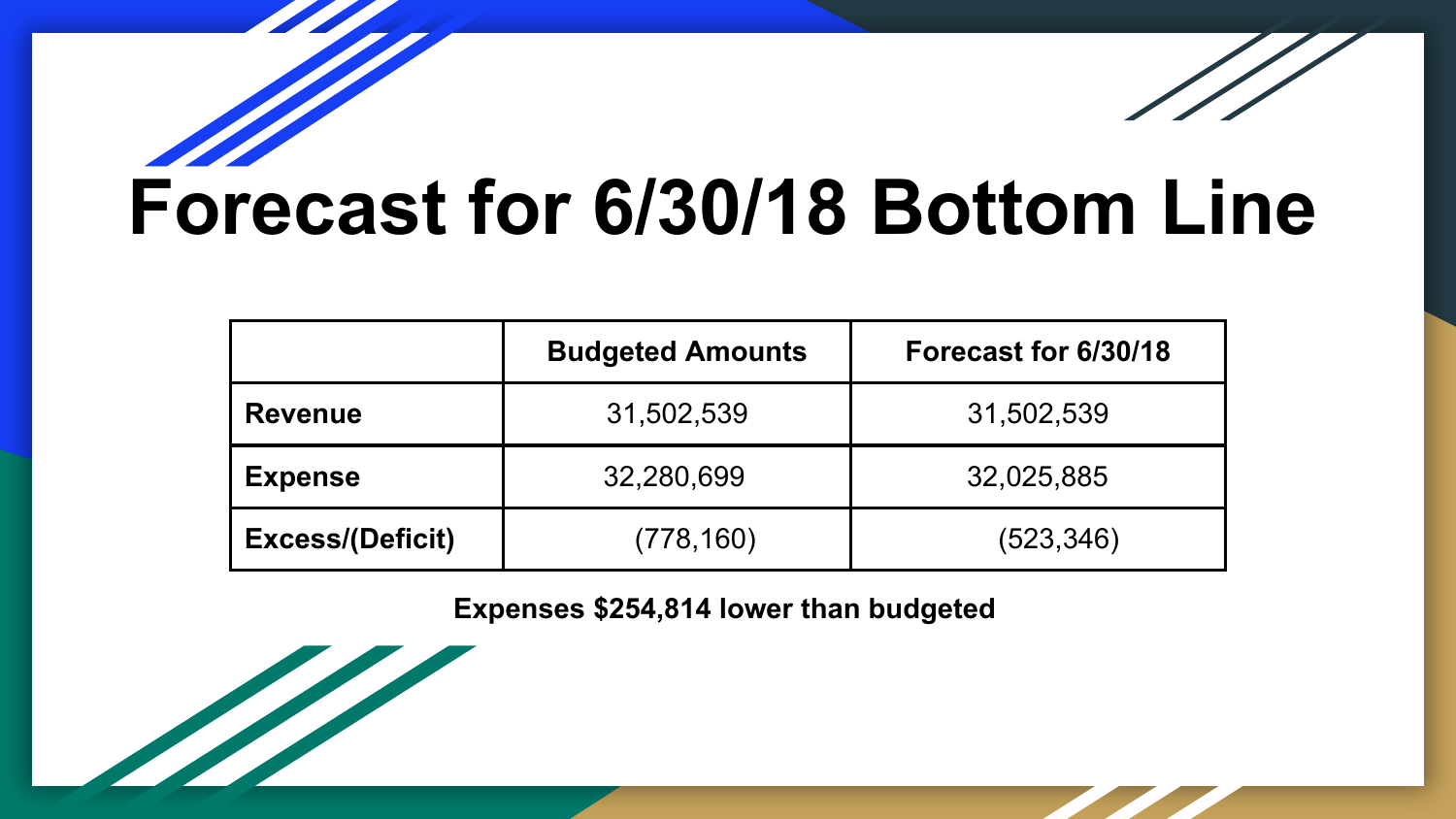## **Fund Balance History and Forecast**

|                                     | 6/30/17    | 6/30/18 Est | 6/30/19 Est |
|-------------------------------------|------------|-------------|-------------|
| <b>Bottom Line Excess/(Deficit)</b> | (565, 391) | (523, 346)  | (1,094,411) |
| <b>Prepaids</b>                     | 8,003      | 25,000      | 25,000      |
| <b>Committed Fund Balance:</b>      |            |             |             |
| <b>Capital Projects</b>             | 2,003,162  | 1,726,675   | 1,280,408   |
| <b>PSERS</b>                        | 668,783    | 336,890     | 2,498       |
| <b>Due BCTC</b>                     | 56,613     | 28,307      | $\mathbf 0$ |
| <b>KVA</b>                          | 115,147    | 44,211      | $\Omega$    |
| <b>Assigned Fund Balance</b>        | 778,160    | 1,094,411   | $\mathbf 0$ |
| <b>Unassigned Fund Balance</b>      | 2,552,763  | 2,573,572   | 750,000     |
| <b>Total Fund Balance</b>           | 6,182,631  | 5,659,285   | 4,564,874   |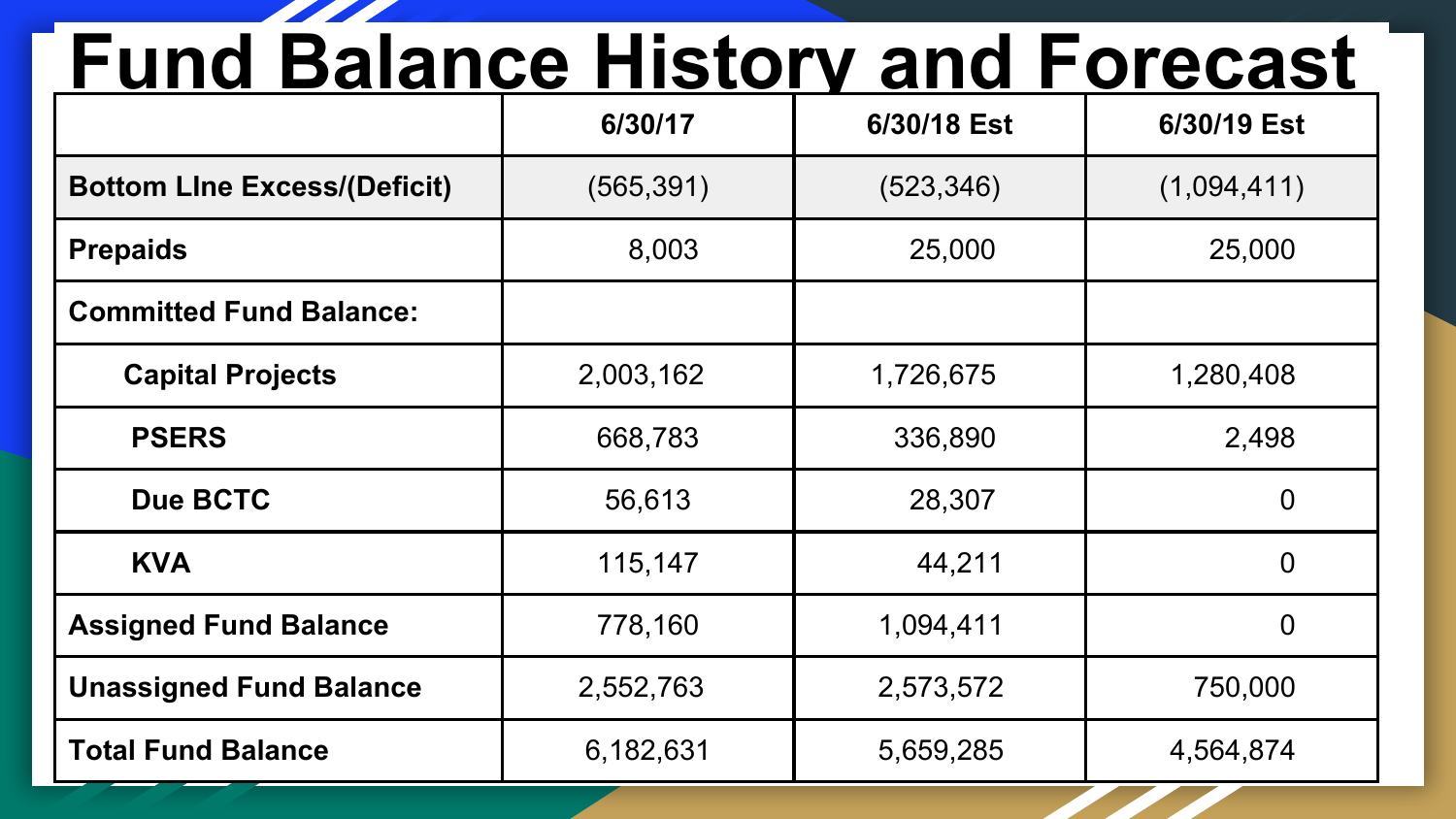

### **Percent of Budget**

● 6/30/19 Fund Balance of 4,564,874 is 13.7% of 2018-19 budget of 33,284,185